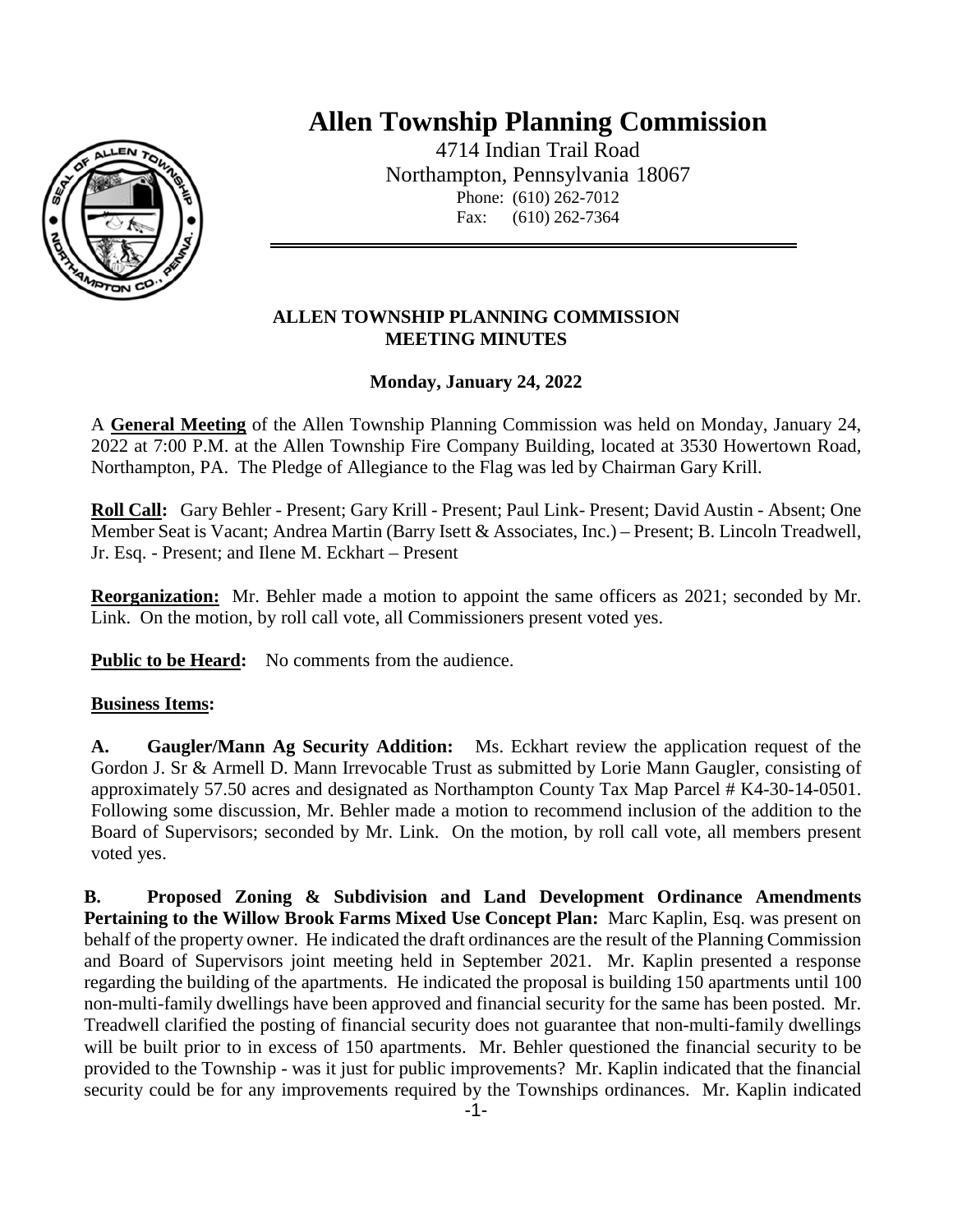that the developer can be required for anything shown on the plan. Mr. Krill indicated that there is still no guarantee that it will be built.

Mr. Kaplin proposed that the calculation of building height for multi-family dwellings has been revised so a building with two stories of residential space can take advantage of the unique grading conditions on-site by tucking parking under the building in a basement level on the low side of the structure. Mr. Krill did not agree with the basement use as this defeats the purpose of the 35' height restriction. Mr. Link felt that 10 feet of the overall structure height would be configured as a below grade garage, 10 feet for the first floor and 10 for the second floor plus the pitched roof would result in a 40 foot overall height of the structure. Mr. Krill was concerned with the third floor - which would result from the use of the basement. Mr. Behler would like from the developer the top number – maximum height. Mr. Kaplin will return with the maximum overall height number pursuant to the Commissioners requests.

Regarding the number of parking spaces, Mr. Kaplin discussed the parking analysis performed by McMahon and Associates, Inc. dated January 20, 2022. Mr. Wojciechowski indicated that the parking analysis is consistent with the ordinance drafts. Mr. Wojciechowski voiced concerns regarding the intersection of Willowbrook and West Bullshead Road. Mr. Behler stated he would like to see this intersection adressed/widened.

Mr. Behler discussed the tree caliber of 2" and that this is acceptable per the SALDO.

Mr. Behler requested clarification regarding the Zoning Ordinance draft B. 9 which mentioned possible commercial or industrial uses.

Mr. Kaplin reviewed his understanding regarding the difference between a traffic impact study, which is measured off-site (up to 1.5 miles from project) whereas an access study, addresses that an access is acceptable to ingress/egress in and out of the site. Mr. Treadwell indicated it is how the language is used in the ordinance versus the PennDOT terminology which considers things off-site. Mr. Behler reiterated that it is any roadway that touches the property. Mr. Kaplin agreed. Mr. Behler felt that the Township would want financial security. He ideally would like to see traffic improvement physically completed before the traffic is added to the area. Mr. Treadwell indicated this could be handled in the plan approval process as a condition of approval but ultimately it would depend on the findings Traffic Access Study. Mr. Kaplin indicated that the project would be built in phases.

Mr. Krill questioned the street geometry per the SALDO Amendment - he asked for further clarification. Mr. James Constantine, Planner, explained the geometry is based on the roads which exist on the site today. Mr. Constantine indicated there are no new additional streets to be built but some may be shifted.

Mr. Krill questioned the open space provisions per the SALDO amendment and Zoning Ordinance amendment. Mr. Treadwell clarified that the word "structure" is considered open space would be a stormwater outfall or the golf halfway house. This will be clarified that it does not include the bar and grill but might be limited to the existing half way house. Mr. Krill commented regarding the use of stormwater facilities as a credit towards the open space calculation.